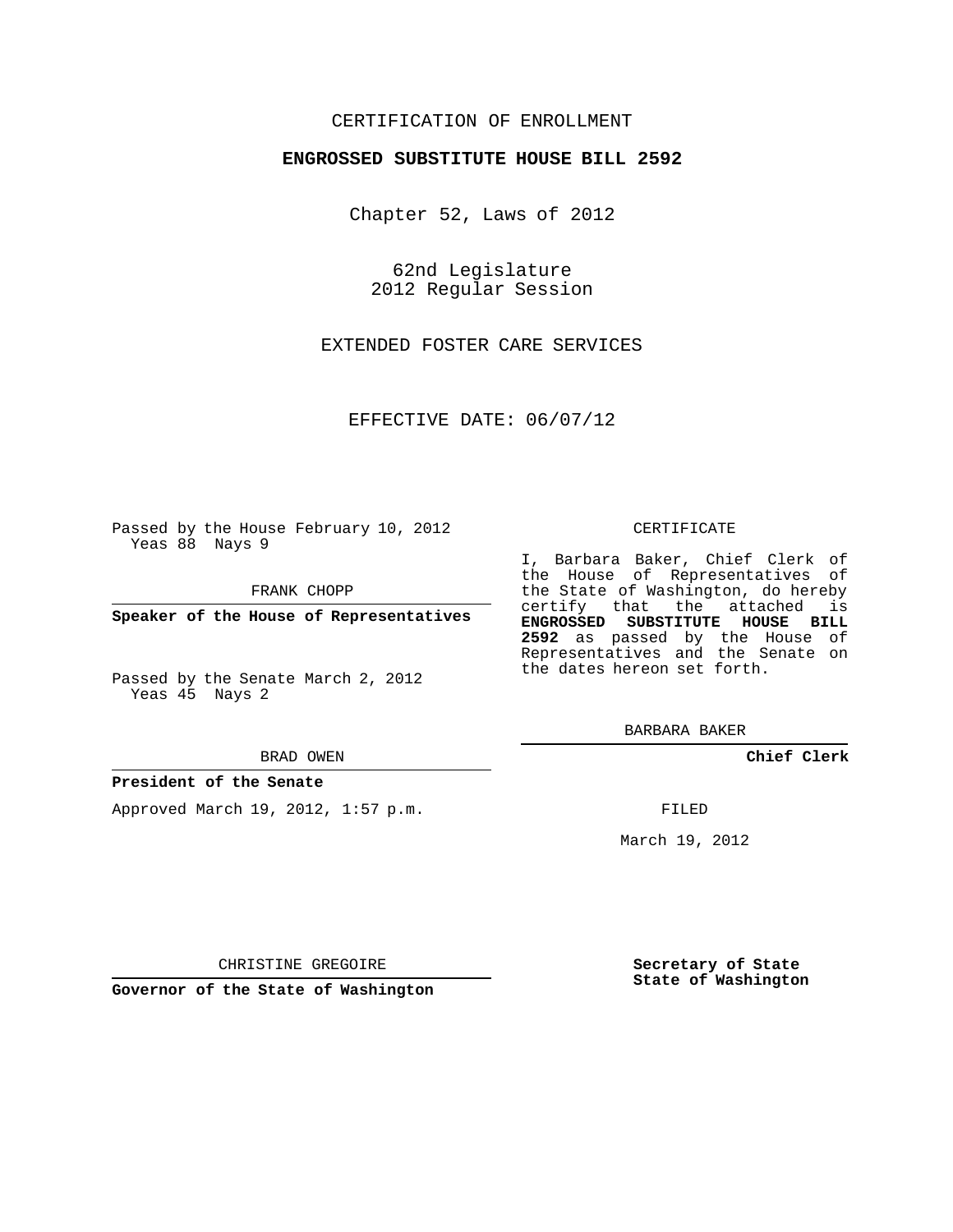# **ENGROSSED SUBSTITUTE HOUSE BILL 2592** \_\_\_\_\_\_\_\_\_\_\_\_\_\_\_\_\_\_\_\_\_\_\_\_\_\_\_\_\_\_\_\_\_\_\_\_\_\_\_\_\_\_\_\_\_

\_\_\_\_\_\_\_\_\_\_\_\_\_\_\_\_\_\_\_\_\_\_\_\_\_\_\_\_\_\_\_\_\_\_\_\_\_\_\_\_\_\_\_\_\_

Passed Legislature - 2012 Regular Session

# **State of Washington 62nd Legislature 2012 Regular Session**

**By** House Early Learning & Human Services (originally sponsored by Representatives Roberts, Haler, Carlyle, Hinkle, Reykdal, Pettigrew, Walsh, Wylie, Kagi, Darneille, Kelley, Kenney, and Tharinger)

READ FIRST TIME 01/31/12.

 AN ACT Relating to extended foster care services; amending RCW 74.13.680 and 13.34.267; reenacting and amending RCW 74.13.031; and creating a new section.

BE IT ENACTED BY THE LEGISLATURE OF THE STATE OF WASHINGTON:

 NEW SECTION. **Sec. 1.** Since 2006, under a program known as "foster care to 21," the Washington state legislature has provided services to young adults transitioning out of foster care in order for them to enroll in and complete their postsecondary educations. In 2008, the United States congress passed the fostering connections to success and increasing adoptions act of 2008, which allows states to receive a federal match for state dollars expended in supporting youth transitioning out of foster care. In 2011, the Washington state legislature opted to create the "extended foster care program," in order to receive the federal match for youth completing high school. It is the intent of this act to enable the state to receive the federal match to offset costs expended on supporting youth seeking postsecondary education. This act would result in these youth being served under the extended foster care program, for which there is a federal match, instead of the foster care to 21 program, which relies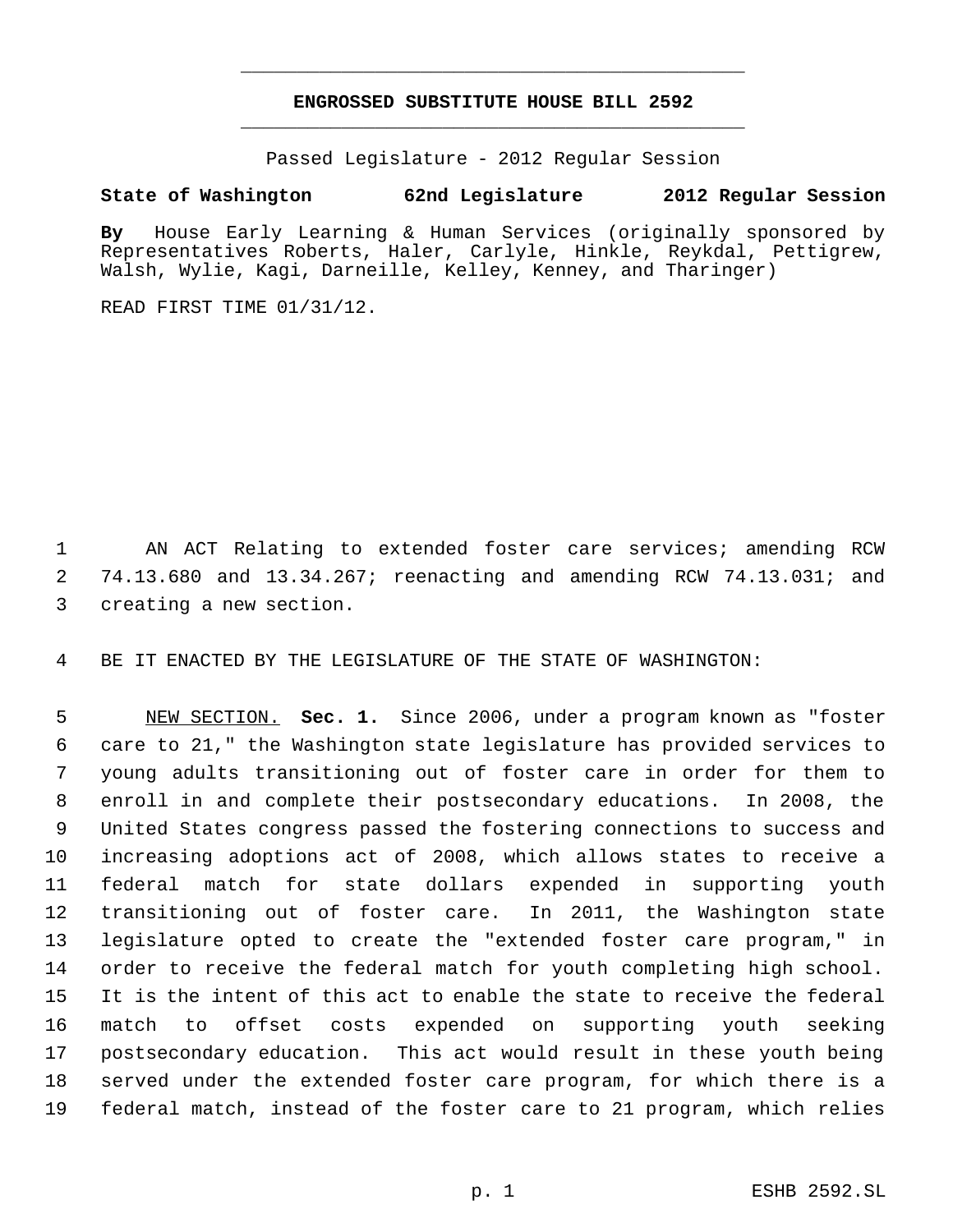solely on state dollars. It is the intent of the legislature to allow all youth currently enrolled in the foster care to 21 program for the purposes of postsecondary education to remain enrolled until they turn twenty-one, are no longer otherwise eligible, or choose to leave the program. Within three years of the effective date of this act, the "foster care to 21" program will cease to operate, and youth seeking a postsecondary education will be solely served by the extended foster care program.

 **Sec. 2.** RCW 74.13.031 and 2011 c 330 s 5 and 2011 c 160 s 2 are each reenacted and amended to read as follows:

 (1) The department and supervising agencies shall develop, administer, supervise, and monitor a coordinated and comprehensive plan that establishes, aids, and strengthens services for the protection and care of runaway, dependent, or neglected children.

 (2) Within available resources, the department and supervising agencies shall recruit an adequate number of prospective adoptive and foster homes, both regular and specialized, i.e. homes for children of ethnic minority, including Indian homes for Indian children, sibling groups, handicapped and emotionally disturbed, teens, pregnant and parenting teens, and the department shall annually report to the governor and the legislature concerning the department's and supervising agency's success in: (a) Meeting the need for adoptive and 23 foster home placements; (b) reducing the foster parent turnover rate; (c) completing home studies for legally free children; and (d) implementing and operating the passport program required by RCW 74.13.285. The report shall include a section entitled "Foster Home Turn-Over, Causes and Recommendations."

 (3) The department shall investigate complaints of any recent act or failure to act on the part of a parent or caretaker that results in death, serious physical or emotional harm, or sexual abuse or exploitation, or that presents an imminent risk of serious harm, and on the basis of the findings of such investigation, offer child welfare services in relation to the problem to such parents, legal custodians, or persons serving in loco parentis, and/or bring the situation to the attention of an appropriate court, or another community agency. An investigation is not required of nonaccidental injuries which are clearly not the result of a lack of care or supervision by the child's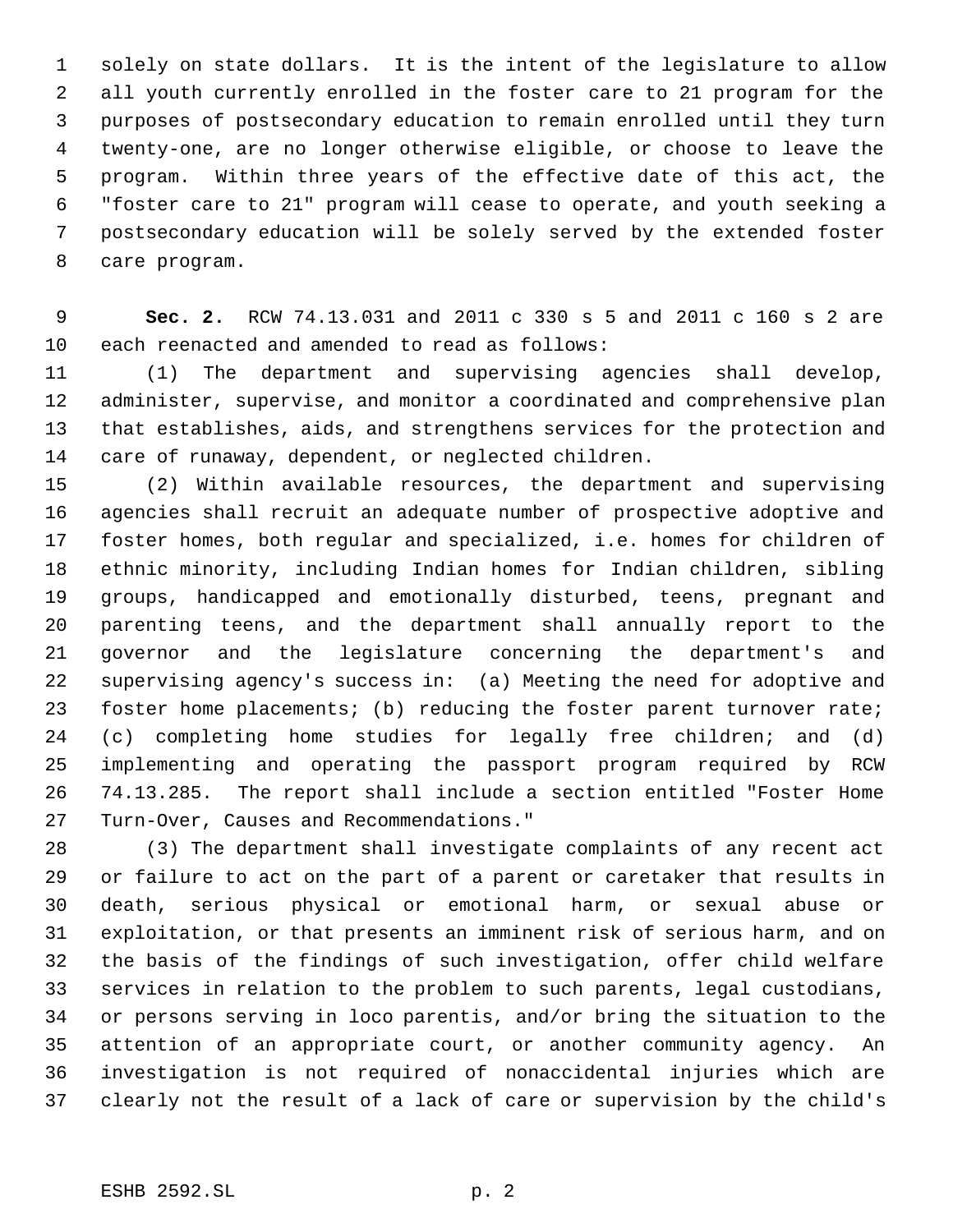parents, legal custodians, or persons serving in loco parentis. If the investigation reveals that a crime against a child may have been committed, the department shall notify the appropriate law enforcement agency.

 (4) The department or supervising agencies shall offer, on a voluntary basis, family reconciliation services to families who are in conflict.

 (5) The department or supervising agencies shall monitor placements of children in out-of-home care and in-home dependencies to assure the safety, well-being, and quality of care being provided is within the scope of the intent of the legislature as defined in RCW 74.13.010 and 74.15.010. Under this section children in out-of-home care and in-home dependencies and their caregivers shall receive a private and individual face-to-face visit each month. The department and the supervising agencies shall randomly select no less than ten percent of the caregivers currently providing care to receive one unannounced face-to-face visit in the caregiver's home per year. No caregiver will receive an unannounced visit through the random selection process for two consecutive years. If the caseworker makes a good faith effort to conduct the unannounced visit to a caregiver and is unable to do so, that month's visit to that caregiver need not be unannounced. The department and supervising agencies are encouraged to group monthly visits to caregivers by geographic area so that in the event an unannounced visit cannot be completed, the caseworker may complete other required monthly visits. The department shall use a method of random selection that does not cause a fiscal impact to the department. The department or supervising agencies shall conduct the monthly visits with children and caregivers to whom it is providing child welfare services.

 (6) The department and supervising agencies shall have authority to accept custody of children from parents and to accept custody of children from juvenile courts, where authorized to do so under law, to provide child welfare services including placement for adoption, to provide for the routine and necessary medical, dental, and mental health care, or necessary emergency care of the children, and to provide for the physical care of such children and make payment of maintenance costs if needed. Except where required by Public Law 95- 608 (25 U.S.C. Sec. 1915), no private adoption agency which receives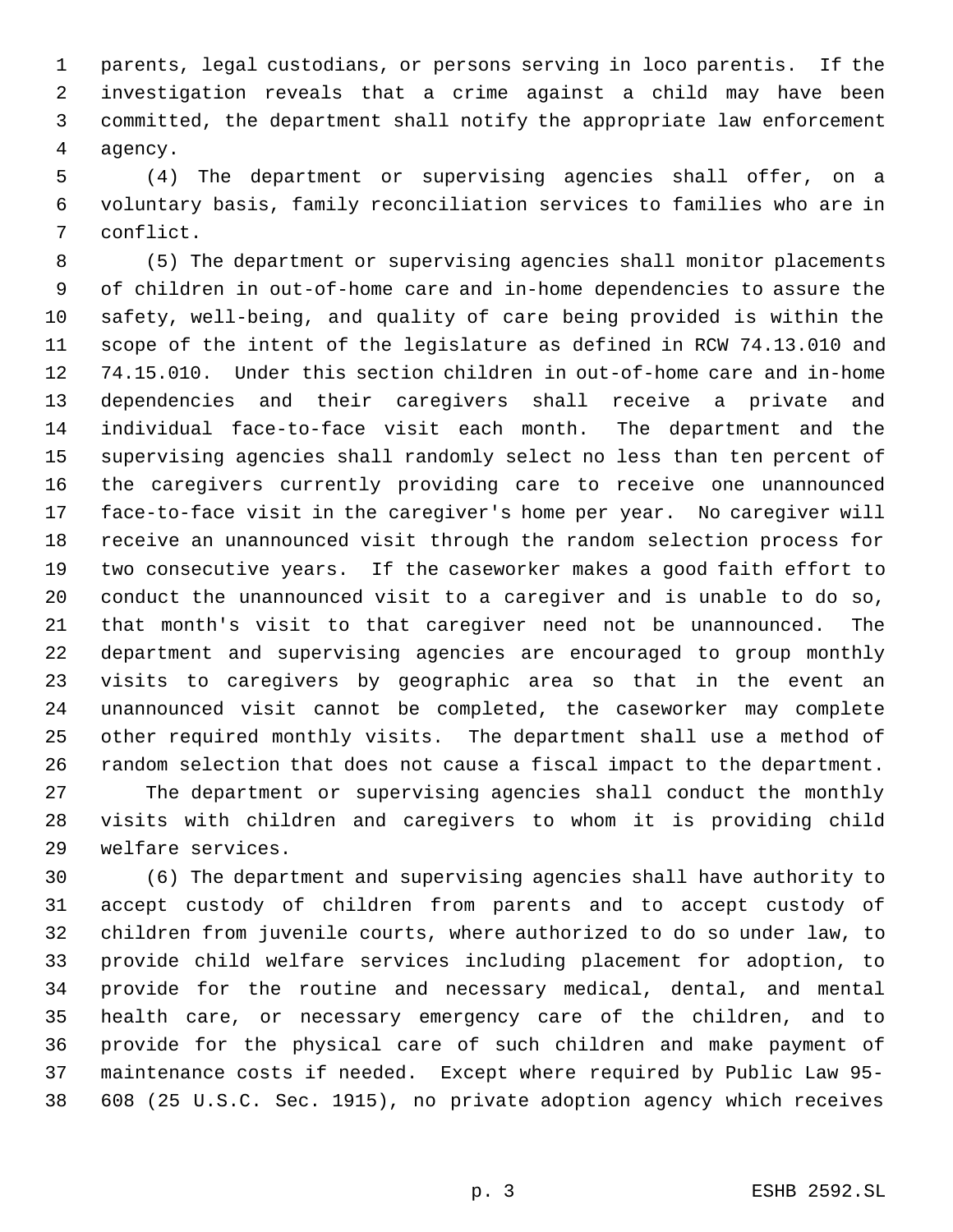children for adoption from the department shall discriminate on the basis of race, creed, or color when considering applications in their placement for adoption.

 (7) The department and supervising agency shall have authority to provide temporary shelter to children who have run away from home and who are admitted to crisis residential centers.

 (8) The department and supervising agency shall have authority to purchase care for children.

 (9) The department shall establish a children's services advisory committee with sufficient members representing supervising agencies which shall assist the secretary in the development of a partnership plan for utilizing resources of the public and private sectors, and advise on all matters pertaining to child welfare, licensing of child care agencies, adoption, and services related thereto. At least one member shall represent the adoption community.

 (10) The department and supervising agencies shall have authority to provide continued extended foster care services to youth ages eighteen to twenty-one years to participate in or complete a secondary 19 education program or a secondary education equivalency program, or a postsecondary academic or postsecondary vocational education program. 21 The department shall develop and implement rules regarding youth 22 eligibility requirements.

23 (11) The department( $(-has)$ ) shall have authority to provide adoption support benefits, or relative guardianship subsidies on behalf of youth ages eighteen to twenty-one years who achieved permanency through adoption or a relative guardianship at age sixteen or older and who meet the criteria described in subsection (10) of this section.

 (12) The department shall refer cases to the division of child support whenever state or federal funds are expended for the care and maintenance of a child, including a child with a developmental disability who is placed as a result of an action under chapter 13.34 RCW, unless the department finds that there is good cause not to pursue collection of child support against the parent or parents of the child. Cases involving individuals age eighteen through twenty shall not be referred to the division of child support unless required by federal law.

 (13) The department and supervising agencies shall have authority within funds appropriated for foster care services to purchase care for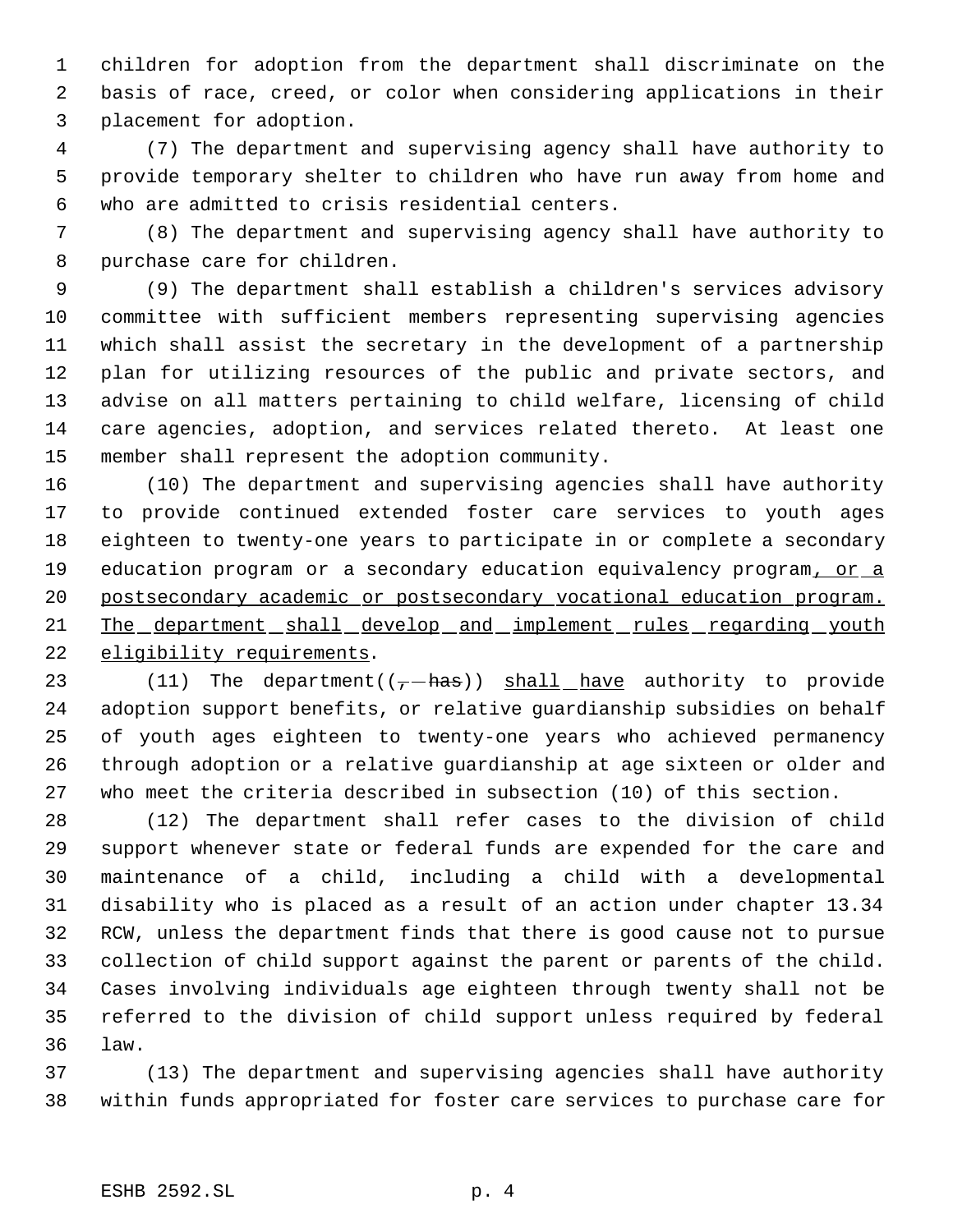Indian children who are in the custody of a federally recognized Indian tribe or tribally licensed child-placing agency pursuant to parental consent, tribal court order, or state juvenile court order; and the purchase of such care shall be subject to the same eligibility standards and rates of support applicable to other children for whom the department purchases care.

 Notwithstanding any other provision of RCW 13.32A.170 through 13.32A.200 and 74.13.032 through 74.13.036, or of this section all services to be provided by the department under subsections (4), (6), and (7) of this section, subject to the limitations of these subsections, may be provided by any program offering such services funded pursuant to Titles II and III of the federal juvenile justice and delinquency prevention act of 1974.

 (14) Within amounts appropriated for this specific purpose, the supervising agency or department shall provide preventive services to families with children that prevent or shorten the duration of an out-of-home placement.

 (15) The department and supervising agencies shall have authority to provide independent living services to youths, including individuals who have attained eighteen years of age, and have not attained twenty-one years of age who are or have been in foster care.

 (16) The department and supervising agencies shall consult at least quarterly with foster parents, including members of the foster parent association of Washington state, for the purpose of receiving information and comment regarding how the department and supervising agencies are performing the duties and meeting the obligations specified in this section and RCW 74.13.250 and 74.13.320 regarding the recruitment of foster homes, reducing foster parent turnover rates, providing effective training for foster parents, and administering a coordinated and comprehensive plan that strengthens services for the protection of children. Consultation shall occur at the regional and statewide levels.

 $((+18))$   $(17)(a)$  The department shall, within current funding levels, place on its public web site a document listing the duties and responsibilities the department has to a child subject to a dependency petition including, but not limited to, the following:

 (i) Reasonable efforts, including the provision of services, toward reunification of the child with his or her family;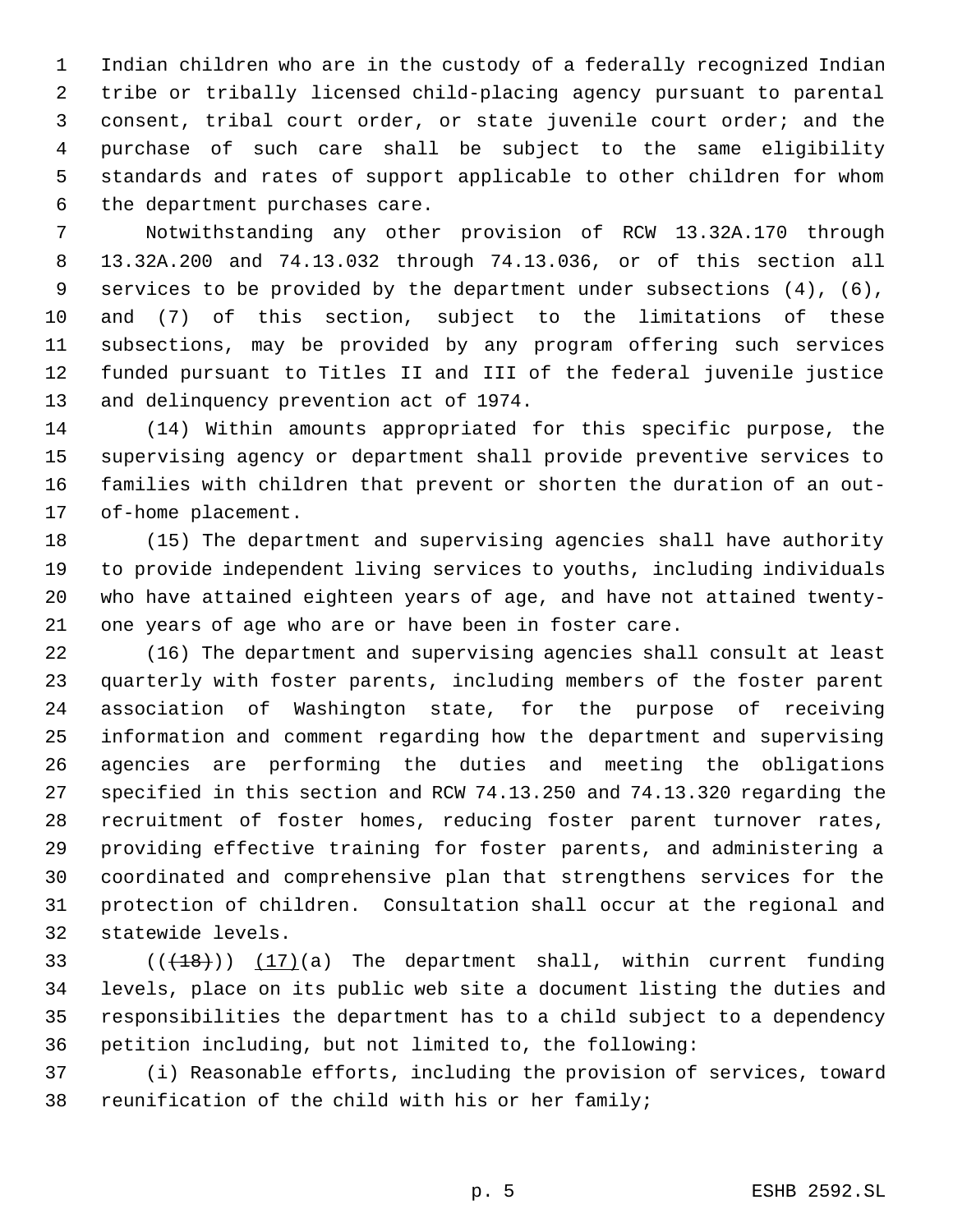1 (ii) Sibling visits subject to the restrictions in RCW 2 13.34.136(2)(b)(ii);

3 (iii) Parent-child visits;

 4 (iv) Statutory preference for placement with a relative or other 5 suitable person, if appropriate; and

 6 (v) Statutory preference for an out-of-home placement that allows 7 the child to remain in the same school or school district, if practical 8 and in the child's best interests.

 9 (b) The document must be prepared in conjunction with a community-10 based organization and must be updated as needed.

11 **Sec. 3.** RCW 74.13.680 and 2011 c 330 s 8 are each amended to read 12 as follows:

13 (1) Within amounts appropriated for this specific purpose, the 14 department shall ((have authority to provide continued foster care or 15 group care to youth ages eighteen to twenty-one years who are:

16  $\left\{\right.$   $\left\{\right.\right.$   $\left\{\right.$   $\left\{\right.\right.}$  Enrolled -in -a -secondary -education -program -or -a -secondary 17 education equivalency program;

18 (b) Enrolled and participating in a postsecondary or vocational 19 educational program;

20 (c) Participating in a program or activity designed to promote or 21 remove barriers to employment;

22 (d) Engaged in employment for eighty hours or more per month; or

23 (e) Incapable of engaging in any of the activities described in  $(a)$  $24$  through  $(d)$  -of -this -subsection -due -to -a -medical -condition -that -is 25 supported by regularly updated information.

 $(2)$  A youth who remains eligible for placement services or benefits 27 under-this-section-pursuant-to-department-rules-may,-within-amounts appropriated for this specific purpose, continue to receive placement services and benefits until the youth reaches his or her twenty-first 30 birthday)) continue to operate the state-funded foster care to twenty-31 one program for three years after the effective date of this section, at which point the program shall cease to operate. (2) The department shall not have the authority to enroll any new

34 youth under this program after the effective date of this section, and 35 shall only serve eligible youth enrolled prior to that date.

36 (3) The purpose of the foster care to twenty-one program is to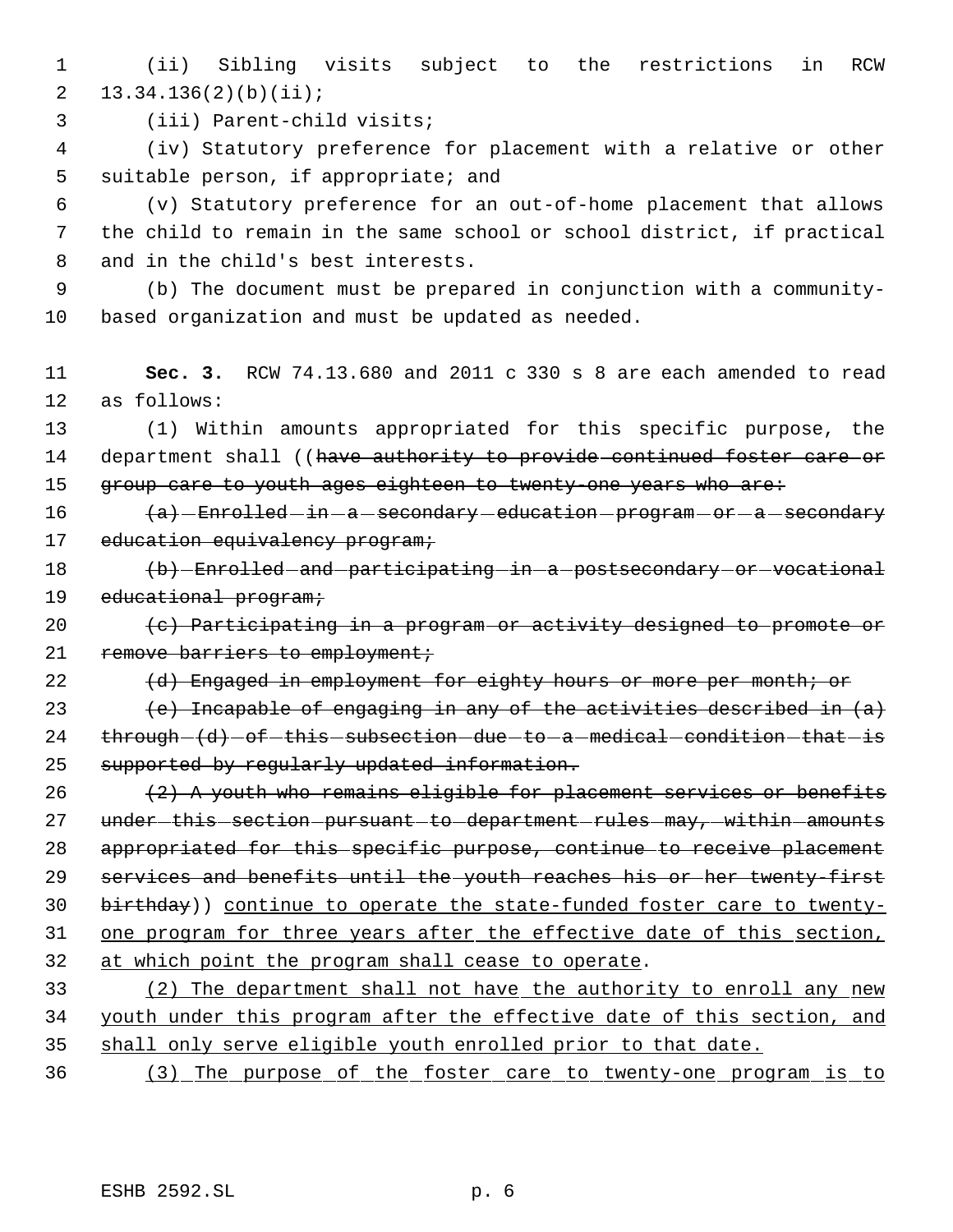1 serve youth ages eighteen to twenty-one who are enrolled and participating in a postsecondary academic or postsecondary vocational program.

 (4) A youth participating in this program may, within amounts appropriated for this specific purpose, continue to receive placement

services until the youth reaches his or her twenty-first birthday or is

- no longer enrolled in and participating in a postsecondary program,
- whichever is earlier.

 **Sec. 4.** RCW 13.34.267 and 2011 c 330 s 7 are each amended to read as follows:

 (1) In order to facilitate the delivery of extended foster care services, the court shall postpone for six months the dismissal of a dependency proceeding for any child who is a dependent child in foster care at the age of eighteen years and who, at the time of his or her 15 eighteenth birthday( $(\tau)$ ) is:

 (a) Enrolled in a secondary education program or a secondary education equivalency program; or

18 (b) Enrolled in a postsecondary academic or postsecondary 19 vocational program, or has applied for and can demonstrate that he or 20 she intends to timely enroll in a postsecondary academic or postsecondary vocational program.

 $(2)(a)$  The six-month postponement under this subsection is intended to allow a reasonable window of opportunity for an eligible youth who reaches the age of eighteen to request extended foster care services 25 from the department or supervising agency. ((At the end of the six-26 month period, the court shall dismiss the dependency if the youth has 27 not requested extended foster care services from the department.)) The court shall dismiss the dependency if the youth:

29 (i) Has not requested extended foster care services from the department by the end of the six-month period; or

 (ii) Is no longer eligible for extended foster care services under RCW 74.13.031(10) at any point during the six-month period.

 (b) Until the youth requests to participate in the extended foster 34 care program, the department is relieved of any supervisory responsibility for the youth.

36  $((+2))$  (3) A youth who participates in extended foster care while completing a secondary education or equivalency program may continue to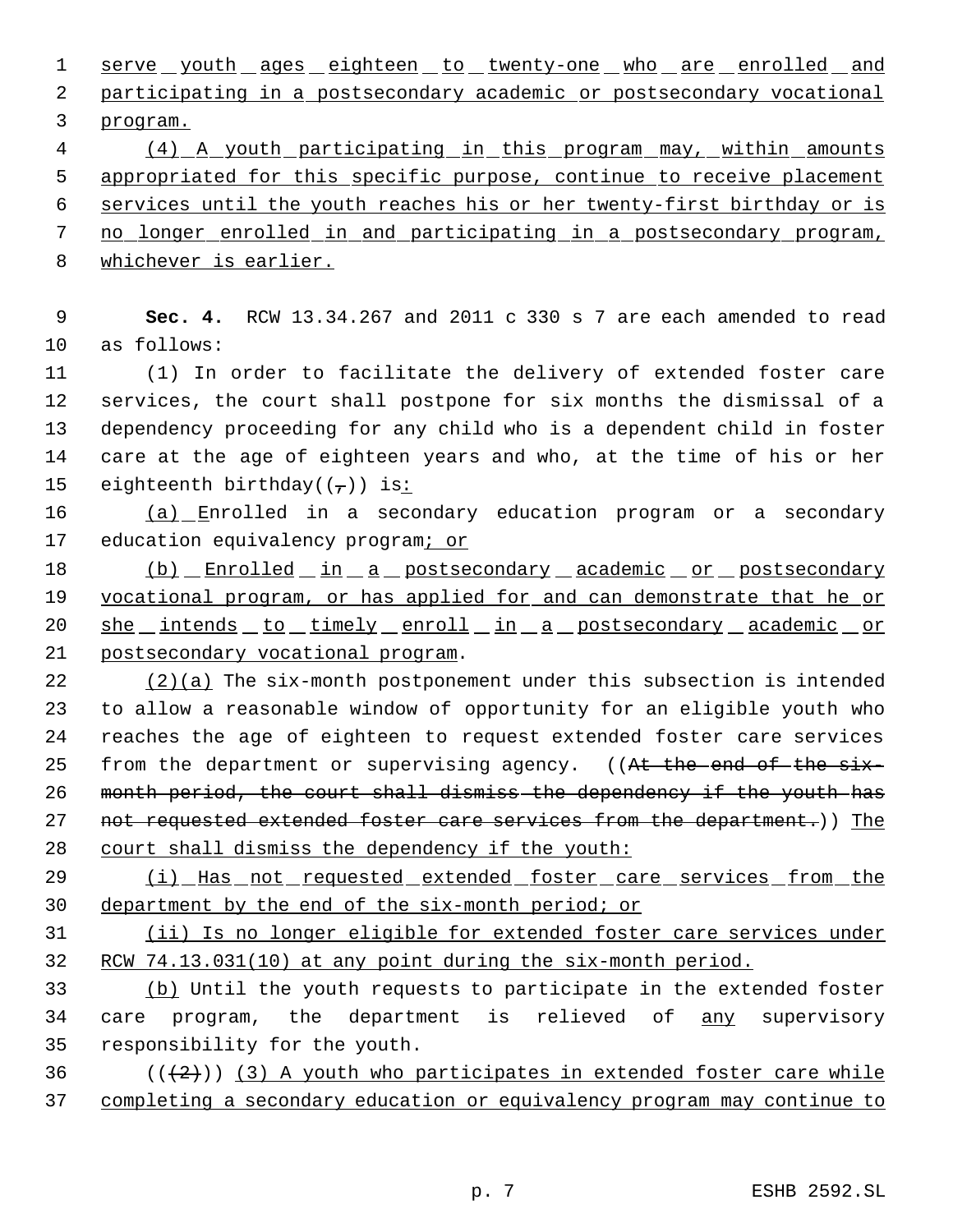receive extended foster care services for the purpose of participating 2 in a postsecondary academic or postsecondary vocational education 3 program if, at the time the secondary education or equivalency program 4 is completed, the youth has applied to and can demonstrate that he or 5 she intends to timely enroll in a postsecondary academic or vocational education program. The dependency shall be dismissed if the youth fails to timely enroll or continue in the postsecondary program, or 8 reaches age twenty-one, whichever is earlier.

 (4) A youth receiving extended foster care services is a party to the dependency proceeding. The youth's parent or guardian shall be dismissed from the dependency proceeding when the youth reaches the age of eighteen years.

13 ( $(\frac{43}{})$ ) (5) The court shall order a youth participating in extended foster care services to be under the placement and care authority of the department, subject to the youth's continuing agreement to participate in extended foster care services.

17  $((4+))$  (6) The court shall appoint counsel to represent a youth, as defined in RCW 13.34.030(2)(b), in dependency proceedings under this section.

 $((+5))$   $(7)$  The case plan for and delivery of services to a youth receiving extended foster care services is subject to the review requirements set forth in RCW 13.34.138 and 13.34.145, and should be applied in a developmentally appropriate manner, as they relate to youth age eighteen to twenty-one years. Additionally, the court shall consider:

(a) Whether the youth is safe in his or her placement;

 (b) Whether the youth continues to be eligible for extended foster care services;

 (c) Whether the current placement is developmentally appropriate for the youth;

(d) The youth's development of independent living skills; and

 (e) The youth's overall progress toward transitioning to full independence and the projected date for achieving such transition.

34  $((\langle 6 \rangle) )$  (8) Prior to the hearing, the youth's attorney shall indicate whether there are any contested issues and may provide additional information necessary for the court's review.

37 ( $(\overline{+7})$ ) (9) Upon the request of the youth, or when the youth is no